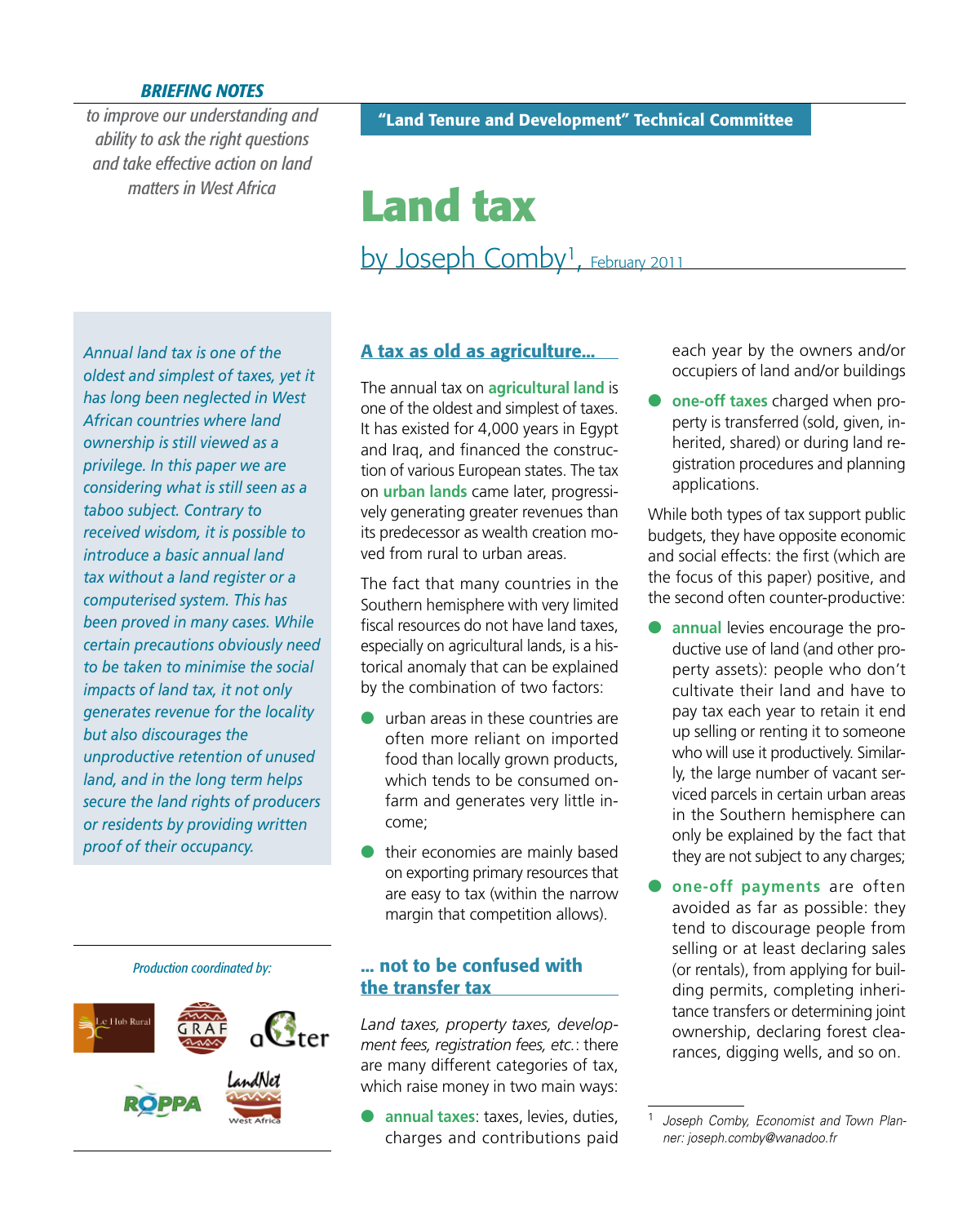#### **Tax the owner or the user?**

Theoretically, insofar as land rent is freely negotiated between the owner and the tenant offering the highest rent, it makes no difference whether the tax is paid by the owner (who may or may not use the land) or the occupier (presumably the tenant). Either way, the owner will ultimately be responsible for the tax in terms of loss of income, as the rent will be lower if the tenant has to pay the tax. In economic terms, it could be said that *land rent* is a combination of the *rent* paid to the landowner and the *tax* paid to the government.

So the decision to tax the owner or the occupier is made on the basis of administrative convenience:

- in countries where there is a rigorous process for registering land transfers and the list of landowners in each locality is kept up to date, it is more convenient to tax the owners because unpaid taxes can be recovered when the land is next transferred, or the asset can be seized and put up for sale in order to recover unpaid taxes;
- conversely, it is much simpler to tax the apparent occupier in countries where the processes for appropriating or transferring land assets are less established; here, the only means of coercion is to seize any goods and harvest in the occupant's possession.

Taxing the apparent occupant is therefore the most convenient and effective option in countries in the Southern hemisphere. Land tax also has the additional virtue of providing annual proof of occupancy, thereby benefiting occupiers who wish to have their land rights recognised.

## **From a tax on land to a tax on capital**

Taxes on agricultural and urban lands may be separate or interconnected, depending on the country and period concerned. They may also constitute a single fiscal system in which all land assets are taxed (as with *property tax*  in the United States), or be incorporated into a broader tax on all of the taxpayer's capital.

The tax on land and ground is obviously the best starting point because it is simpler to implement, and can then be developed in various ways.

In urban areas the relationship between taxes on land and taxes on buildings also needs to be addressed. The French solution of taxing undeveloped land on the one hand, and buildings and their sites on the other developed for purely historical reasons; this model has created needless problems when applied to urban areas in the South.

It would be simpler to have a flat-rate tax on all property assets, with developed land assessed per square metre of floor space for each type of building and neighbourhood, and undeveloped land assessed per square metre for each neighbourhood. This would mean that no asset would be taxed at less than its potential value as undeveloped building land, however run down it might be.

## **National or local taxes?**

For many years land tax was a national tax, assessed by *dividing* the expected proceeds of the tax between each province and requiring every village to contribute a certain share of this sum. In each village an appointed leading citizen, village council or civil servant (or combination of all three) collected this money from landholders on a pro rata basis, according to the amount and quality of land they held.

An additional sum was often collected on top of this to fund local government expenditure.

Nowadays, with the notable exception of the communist Chinese State, this seems to have become a local tax, since land is the most *localised* of all assets. It is easier to tax incomes (whose localisation is not clear) and the movement of goods at the national level.

It is worth noting that the establishment of local democracy is often linked with successful local management of land taxes, and that municipal politics still largely revolves around discussing the amount of tax to be raised to pay for public services. Without the freedom to raise taxes, local democracy is severely handicapped.

Of all the taxes, land tax is also the most equitable and least open to fraud, especially if the tax roll and charges are made public.

## **Tax based on market value or rental value?**

In a market economy, the two solutions are theoretically equivalent, as the rental value (the amount that land can be rented for) tends to be proportional to the market value (the amount that it can be sold for): the *rate* will change but the *proceeds* of the tax will be the same.

For historical reasons, land taxes in European countries are based on rental values because very little land was sold when these taxes were created; renting was much more common and rental rates were better known. In countries like Canada, the United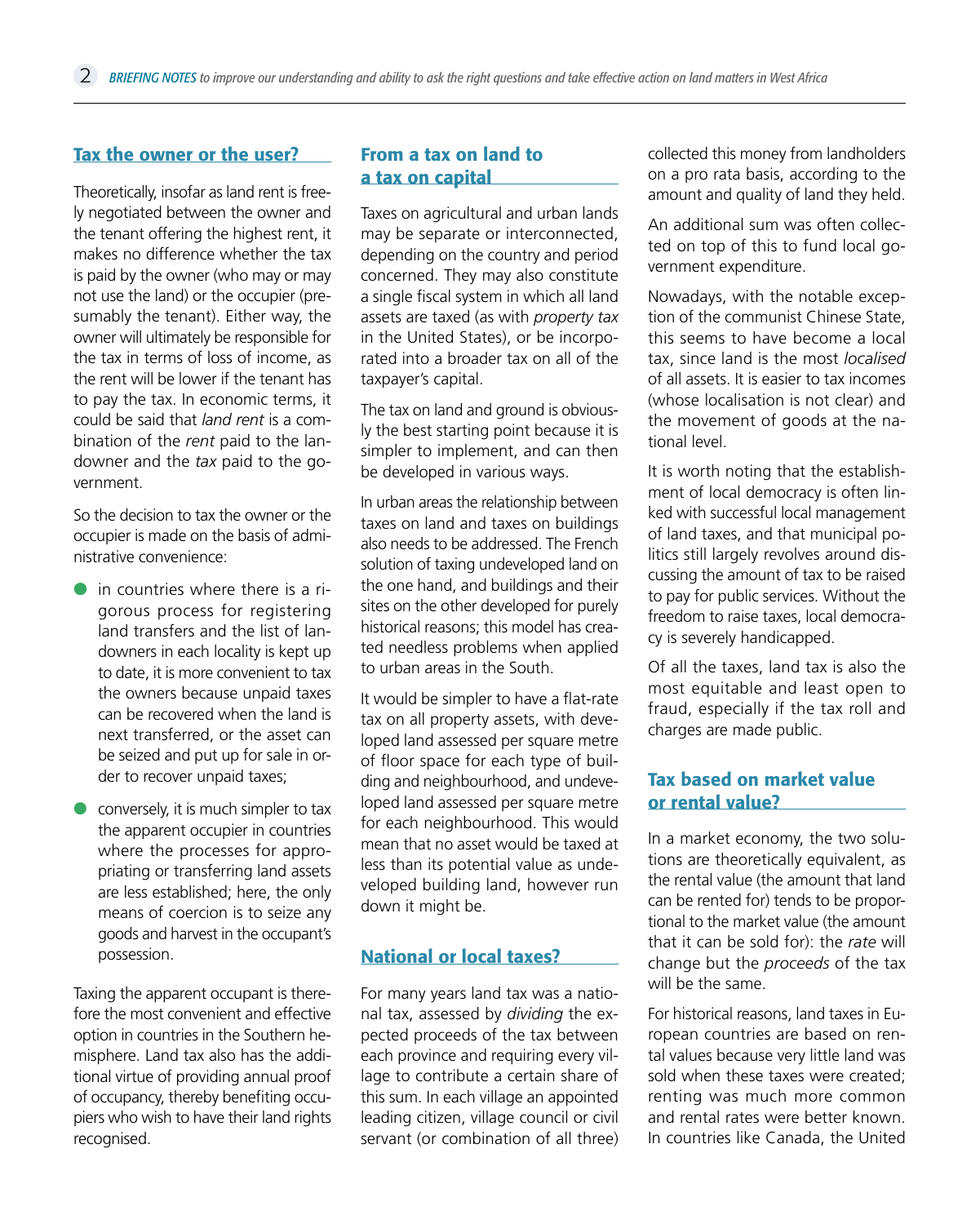States and Australia, which never had big landlords, land tax is based on market values.

This second solution is preferable in most Southern countries where leasing contracts are rare and relatively insecure.

# **Flat-rate or case-by-case assessment?**

Individual assessments of each land asset are only used in countries that expect to get a high return on their land tax (for example, in Quebec, where land taxes are very high, all assets are re-evaluated every three years). Governments elsewhere rely on *mass evaluations*: simply classifying assets by type and zone, and adopting a *flat rate* per square metre for each type and zone of the tax base.

One classic old method consists of choosing a representative example of each type of land or building with a known value in a given geographic sector. A commission (or one or two experts) then classifies all the other goods in the sector according to how much they are similar to the retained examples.

## **Is a land register necessary?**

*"*Land registers*"* were originally simple lists of taxpayers. Cadastral maps were introduced in the 18th century in order to distribute the tax burden more equitably. Until then, a list of taxpayers was compiled for each locality, along with the approximate area of their holdings, often expressed in the number of days required to cultivate it. In France, the principles of land tax were laid down in 1791, although it took 60 years to complete the first generation of cadastral maps.

Now that aerial or satellite photographs can be used to identify landholdings and evaluate their approximate size, it is no longer necessary to undertake such a huge task. Benin's *urban land register*, which is often cited as a model, began by recording parcels on a simple town plan of Cotonou. Topographic surveys were conducted later, but they proved costly and did little to improve the efficiency of the tax system.

A simple system of allocating addresses in urban areas, as proposed by the World Bank, is much less expensive than a cadastral plan, and can provide the basis for a rough land tax based on visual and aerial identification of the assets at each address. It is absurd that the topographic surveys undertaken to provide further details about the tax base cost more than the extra tax revenues they generate. They are often inaccurate in poor countries; and in any case, even the most perfect land register quickly becomes obsolete and useless unless there is a rigorous system for updating it.

## **What is the optimal level for annual taxation — what rates should be charged?**

The **lower limit** of the land tax should be determined by how much it costs to collect. For example, it would be unreasonable to levy a tax whose proceeds do not amount to at least twice the total cost of its collection. It is generally considered acceptable for administrative costs to amount to about 10% of the proceeds of the tax.

The **upper limit** simply depends upon how much the asset could enable the taxpayer to contribute if it was used most profitably. If there is a risk that this kind of upper limit will be less than

the lower limit, the tax should not be extended into the sector under consideration. This is the situation in many rural areas in countries in the Southern hemisphere, which exist on the margins of the market economy.

In practice, a rate of around 1% of the real potential market value is acceptable in geographic sectors where a land market already exists (in fact, if not in law).

# **The role of land tax in securing tenure**

Annual land tax can play a positive role in securing land rights:

- **by introducing the idea that** ownership is as much about obligation as privilege;
- by discouraging unfounded claims to get ownership recognised (noone is going to bribe a civil servant for the right to pay tax);
- **•** by automatically requiring to land occupancy surveys and providing residents with proof of occupancy in good faith (receipts for annual payments).

# **Should tax be differentiated according to land use?**

In order to encourage investment, many developed countries are introducing an incentive into their land tax by offering exemptions of varying lengths for new constructions, irrigation and drainage works, laying on services, etc.

These arrangements are complex to manage and are not suitable for countries without effective administrative systems, where they risk doing little more than opening the door to corruption.